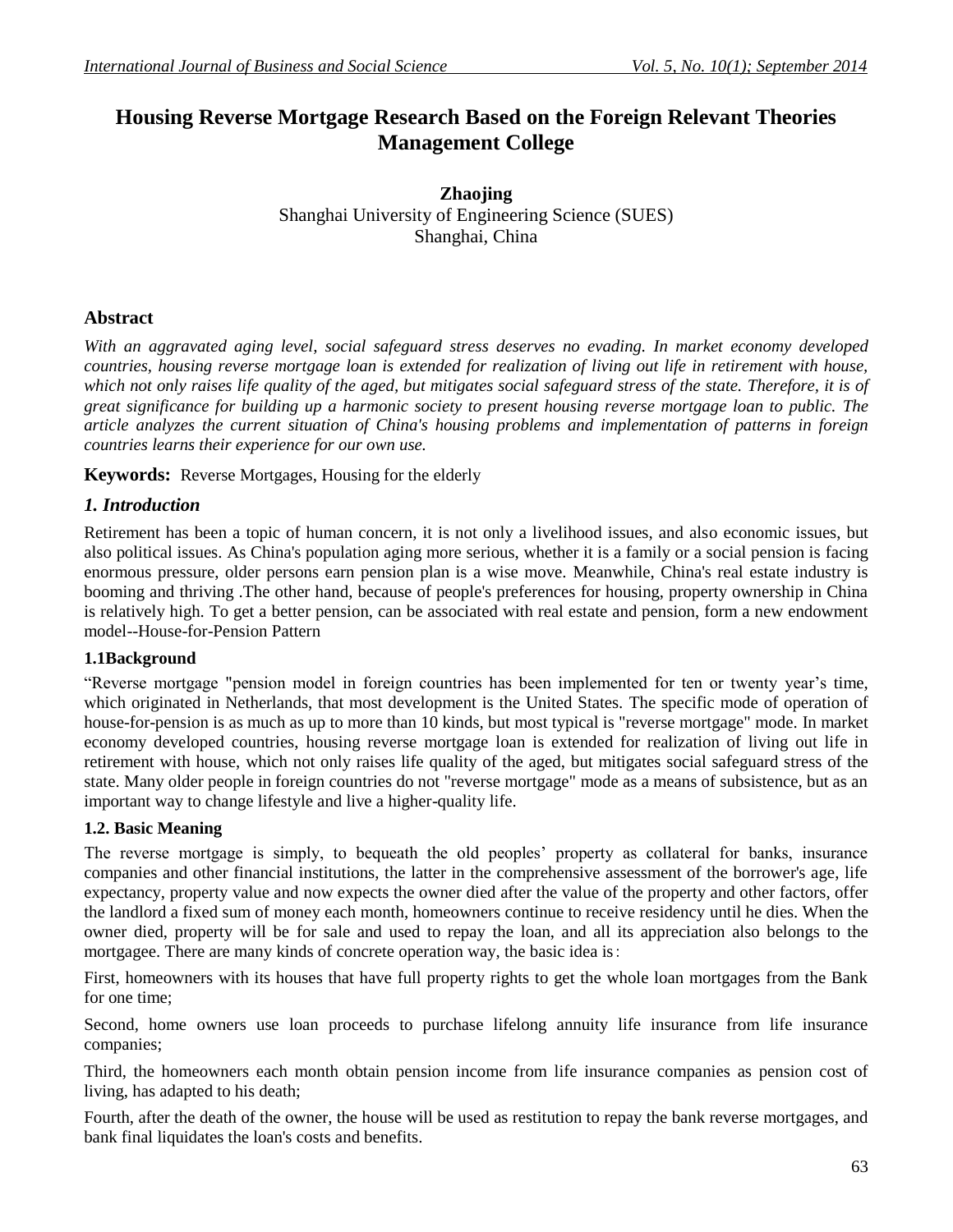## *2. Necessity of Housing for the Elderly in Our Country*

#### **2.1Introduction**

In the eyes of people, "Fostering children to defend aged" concept is rooted in tradition, but now since the "Family Planning Policy" become the backbone of the social age, 421-style family into the mainstream, more and more empty nesters, and greater age, the pressure of supporting great self-evident. Modern survival pressure is growing, increasingly fierce competition, just "supported by the son" is no longer a reality. Under normal circumstances, people in youth is the savings in old age is negative savings, pension of the deposit is easy for the rich, but for jobless workers and landless peasants who never have many deposits, deposits is unlikely. Therefore, the endowment goal and the sources of income can be realized by their house property. Selling house for the aged will make old people homeless, that's not available. Old people reverse mortgage their houses to the Bank but never lose right of using their house on the basis of the monthly pension benefits until they die, that can be achieved, it is a way that satisfy both parties. In recent years, governments have focused more on the people's livelihood, providing for the aged by society has large development, but there is no denying that there are still many loopholes in China's basic old-age insurance. For the unemployed they have to fill full amount of endowment insurance by themselves, but cause of economic reasons they can't afford to pay this fee, some farmers also face the same awkward predicament.

Now a day pension level is very low, it is difficult to guarantee the normal standard of living. So improving pension level is one of serious problems in our society. Relaying on the country and government completely to provide the pension is impossible currently considering our country's economic strength. To raise the level of pension we can set our sights on more prosperous real estate and finance insurance industries, obtain a pension by mortgaging old people's house property.

#### **2.2The Reality of Housing for the Aged in Our Country**

We know that house-for-pension requires applicants have a house first, then also needs to have the appropriate financial and insurance institutions. Depending on China's situation, the resident's homeownership rate is still relatively high, including the unemployed and landless farmers, and he current domestic financial insurance industry has been relatively mature, these substances, and system requirements are already available. High homeownership rate of urban residents in China can be confirmed at 'Chinese State of the cities report2010/2011'. This report shows that in the year of 2008, urban residents ' per capita housing area is 23 square meters, the quality of housing and living conditions have greatly improved, the homeownership rate of urban residents increased by 2008 has reached 87.8%.

In the early 1990s our country in order to solve the housing problem of urban employees, many State-owned enterprises are organized fund-raising building, during that age a lot of workers suffered layoffs when shareholding system reform, these workers have houses. Farmers who lost their land in accordance with national policies and regulations receive houses in proportion. The unemployed and farmers who also belongs to the lowincome groups, they do not have any pension, health insurance, even with the improvement of the social security system of their coverage is still low, their normal life in old age cannot be guaranteed, and houses where they live is really part of their property, they can draw on their own to improve the level of pension.

Remote city of Mr. Wang, a 62 - year - old, is a unemployed man, no endowment insurance, but he has a new eighty percent in downtown housing, 130 square meters, equivalent to about 400,000, if he had taken to old-age pension in the manner and in accordance with average life of men was 69.63 years to count, we can know that the pension amounts hereceives. Today house's price are in arising trend, Mr. Wang's real estate depreciation and its added value offset, after deducting the advance discount interest 25%, Mr. Wang will receive 37,500 per annum, that is, could receive 3125 dollars a month. We passed rough estimates can be seen, house-for –pension enables the unemployed to live in their own houses on the basis of receiving more than 3,000 yuan a month living expenses, this will ensure thy own their homes, but also have considerable pension for life, so as to improve their standard of living.

### *3. Foreign "Reverse Mortgage" Endowment Model*

We often talk about "reverse mortgage" pattern generally refers to the more popular "United States model", and "Singapore model" where there is also so much we can learn from.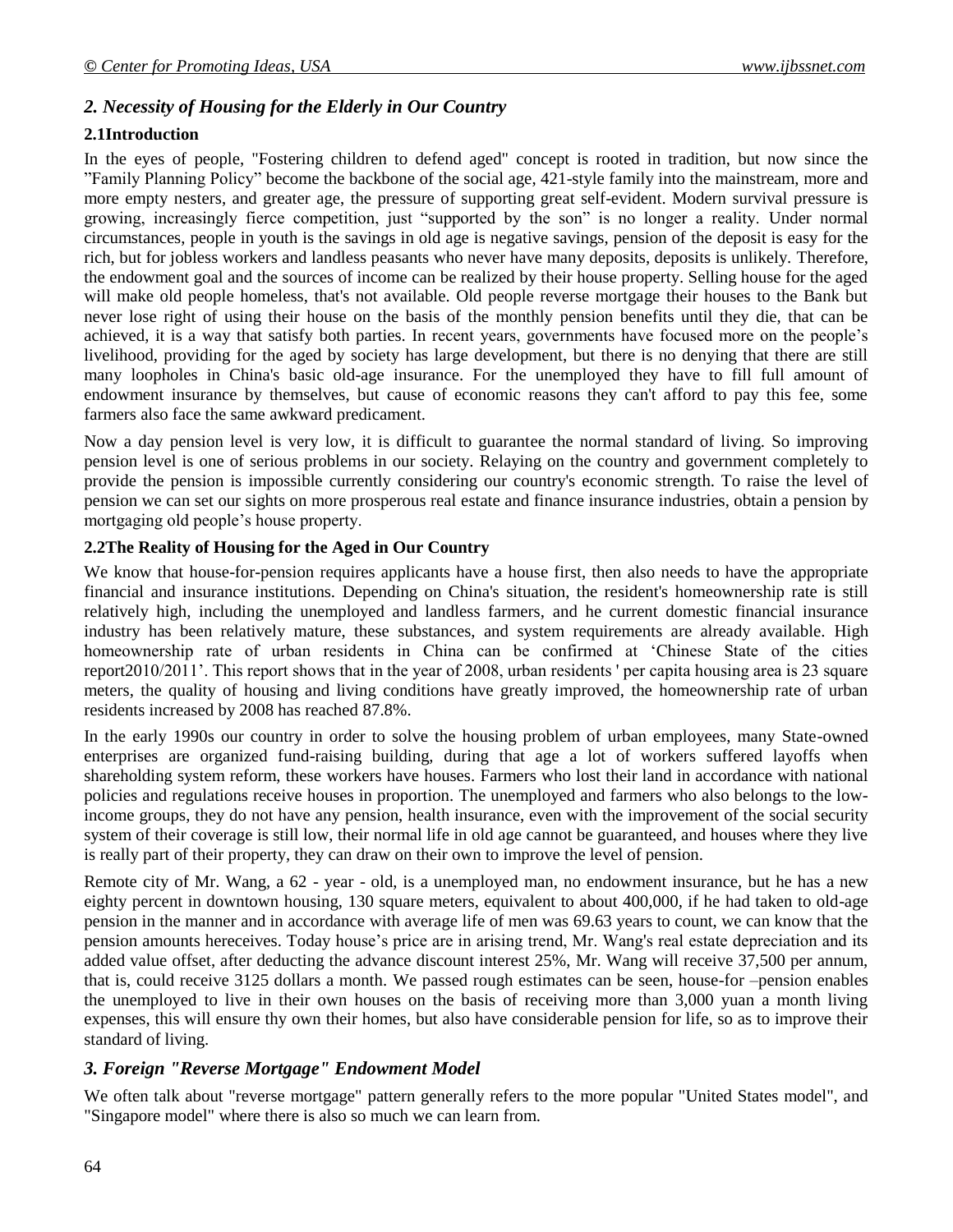## **3.1United States Model**

## **3.1.1 Introduction**

The popular "United States model", its mortgage lending target is 62 years of age or older. Its principles being housing assets higher amount can be higher; Older people can obtain high amount of loans, this is determined by their short life expectancy, which means short loan period; Husband and wife still alive family its loan is less than the single family, because its combined life expectancy is longer than single; The higher expected value of the houses, the higher amount of loans. There are mainly the following three types:

## ( 1) Federal-insured reverse mortgages

It's also known as Home Equity Conversion Mortgages, HECM. The loan is insured by the United States Federal Housing Administration, its targets are 62-year-old people or older, it will guarantee the recovery of the reverse mortgage loan exceeding house value and is responsible for compensation for damage other than loans. This kind of loan is flexible, does not need to prove income, its business is handled by some institutions (such as banks, State-owned social security authorities), loan able amount is depended on the borrower, property's value, current interest rates, and the age of the borrower. About 90% of the reverse mortgage loans belong to this type.

( 2) Government-sponsored reverse mortgage loans

This loan is handled by United States Federal National Mortgage Associations. It is a very good alternative to HECM, and mode of operation is also largely similar to HECM. However, this loan has a fixed term, the user must be payment within the prescribed period. Before getting the loans, the borrower must make long-term capital plan with the assistance of relevant financial institutions, and move out housing and loan repayment plans.

( 3) Proprietary reverse mortgages

This kind of mode of reverse mortgage loan to launch by different companies, according to the customer classification there are certain differences, which belongs to the personal finance products.

### **3.1.2. Effect Analysis**

"The United States model" being able to successfully implement can benefit from United States populations widely recognized and internationally been spreading, it may be due to several factors:

### (1) Government's support

"Reverse mortgage "in the United States began in the 1960 of the 20th century, but fairly slow.Until1989, the United States Federal Housing Administration guaranteed reverse mortgage loans (HECM) product and ensured the wide participation of older persons. By 1900, all around the America had only 3,000 "reverse mortgage" user, from 1900 to 1992 there were new increase of 5,000 users, after 1992, the growth rate began to accelerate. Today, this model has won the United States public's approval. If there was no relevant policy measures government support, "reverse mortgage" is impossible widely accepted in such a short time. Therefore, government support is a guarantee of success for "reverse mortgage" mode.

(2) Perfect real estate and financial markets

In America the Federal National Mortgage Association, the Government National Mortgage Association and Federal Home Loan Mortgage Corporation constitute the real estate secondary market, combine with the Federal Housing Administration, the Federal Reserve and other government agencies to provide credit guarantee system to ensure that the "reverse mortgage" of low risk and high returns. Various kinds of real estate credit activities also makes the housing finance market has a great vitality and good liquidity, this makes "reverse mortgage" pension model have the basis of development elements.

### (3) Open cultural concepts

Open culture is the premise of the "reverse mortgage" model. American uphold independence, their intergenerational cohesion of substance is weak. Children's obligations to support their parents are also very light when they become adults, meanwhile, old people in handling their assets have great autonomy, therefore, older people who have the open concept makes "reverse mortgage" has no ideological barriers.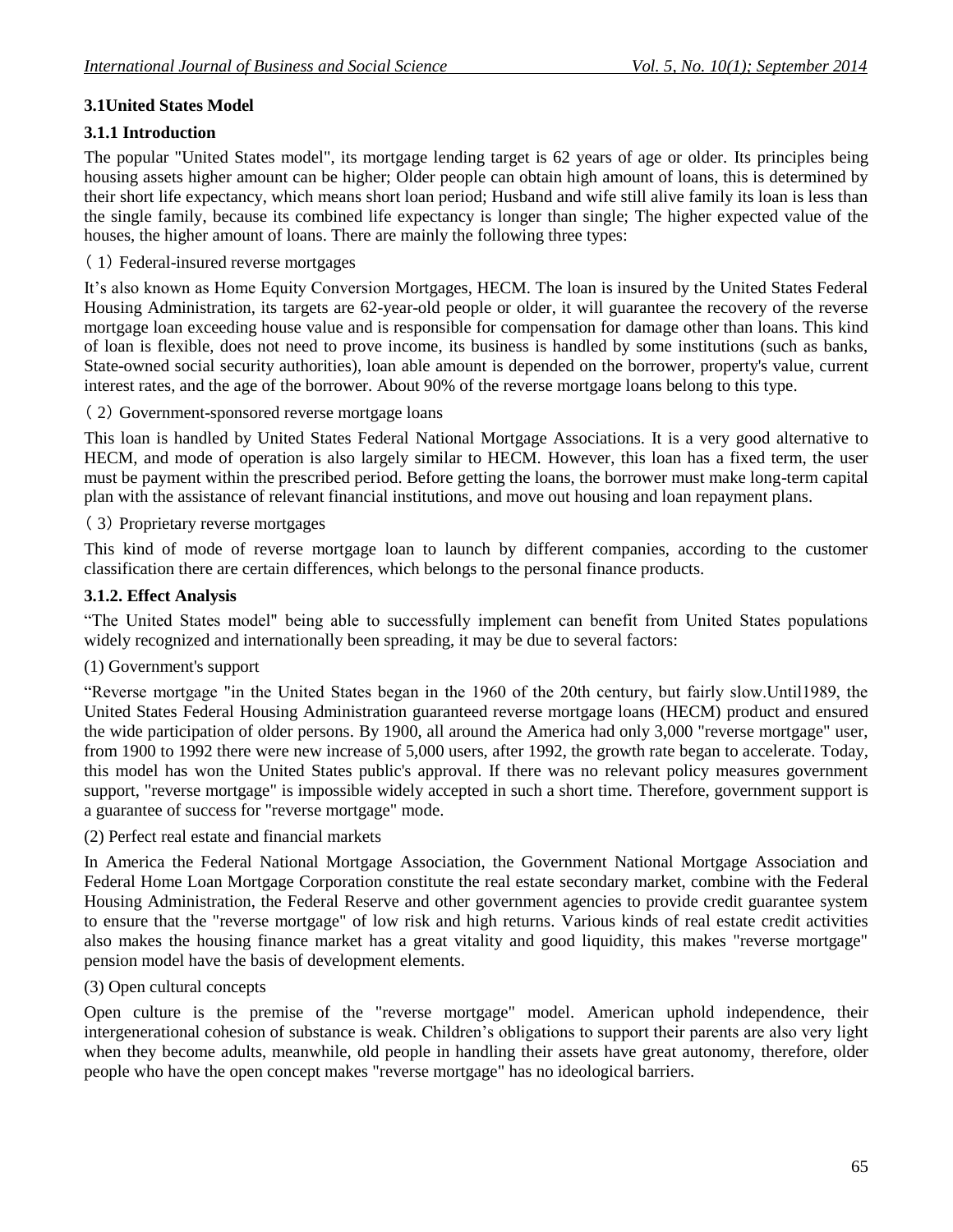#### (4) Help to relieve the aging crisis

"Reverse mortgage" originated in the United States because it solved one of the biggest problems of aging population, both help old people solve pension problems and share the burden of Government, meanwhile, it provide a variety of benefits for banks. It has played a positive role in solving aging and social security problems in the United States.

#### **3.2. Singapore Model**

#### **3.2.1. Introduction**

The people aged 60 years or older mortgage their house to NGOs which have government-backed, and then they will receive ne-time pension or installment payment from public institutions. When the elderly die, their house property will disposed by these institutions, "residual value ' (House price subtracts the payable total pension) will be given to their heirs.

#### **3.2.2. Effect Analysis**

Singapore Government to guarantee citizens ' right of residence, to solve the housing problem and cannot rely solely on the property market, its core must be adapted to people buying the "comfortable housing project" or "affordable housing", it is the responsibility of the Government's responsibility, not the real estate business. In order to achieve the "home ownership" goal, Singapore design housing and other medium-term objectives longterm objectives together with the endowment of a central provident fund system, similar to our "insurance" personal accounts "and" housing accumulation Fund "setting as a whole. The long-term goals of the medium-term goals such as housing and pension together, we can solve the value of pension funds, on the other hand can increase costs when they are old. Thus, for workers, "individual development accounts" will no longer be a completely controlled by the Government, only for the old-age social security in young stage cannot be used "idle", but rather a belongs to own assets, and even can be used as investment in housing, education and other costs. "Singapore model "of implementation is carried out by public institutions, whether from the management or from interests distribution has some public interest. In China and other oriental countries have more emphasis on family values, which has no doubt of greater development space.

#### *4. Resistance Factors of House-for-age in Our Country and its Countermeasures*

From implementation subject angle, China existing policy in mixed industry operating aspects has limit measures, but domestic each big financial, and social security institutions is not has can independent bear this items business of conditions, from Bank aspects considered, its funds compared ample, personal savings deposits in the for purchased housing, and prepared pension of funds also occupies high of proportions, has opened traditional of real estate loan business of by face. But "reverse mortgage" model long run cycle and bank deposit for short, reception duration does not match on both sides. See from the insurance companies, especially life insurance companies have long been engaged in insurance business, life insurance product development and promotion, we have a wealth of experience, but because of policy restrictions, China's insurance companies still do not have the function of financial credit, General Insurance Fund also does not allow a direct investment in the country's real estate projects. On the social insurance institution, although with strong financial strength, business scope is closely related to old-age care, but this business involves the evaluation of loan origination and mortgage housing, maintenance, marketing and so on, are not the social security institutions of expertise. From the angle of implementation object, object of an old concept rooted in tradition, handed down according to China's thousands of years of traditional family values, the elderly normally will house as an inheritance to their children, and in our view it is the logical thing, the Court will not easily change; "In old age, "this traditional concept. Not only profoundly affects the elderly, while also affecting younger people now, if the parents through a reverse mortgage as a pension supplement, seen as unofficial children might have, even with the pressure of public opinion. Object b housing property rights, in accordance with the People's Republic of China town-owned land under the interim regulations on the assignment and transfer of the right, our residential land of maximum life span of 70 years, developers get the land use right certificate as a starting point for the time, the residential life expectancy is less than 70 years. Although the 149th of real right law of China provides that ": the use of land for housing construction period of automatic renewal.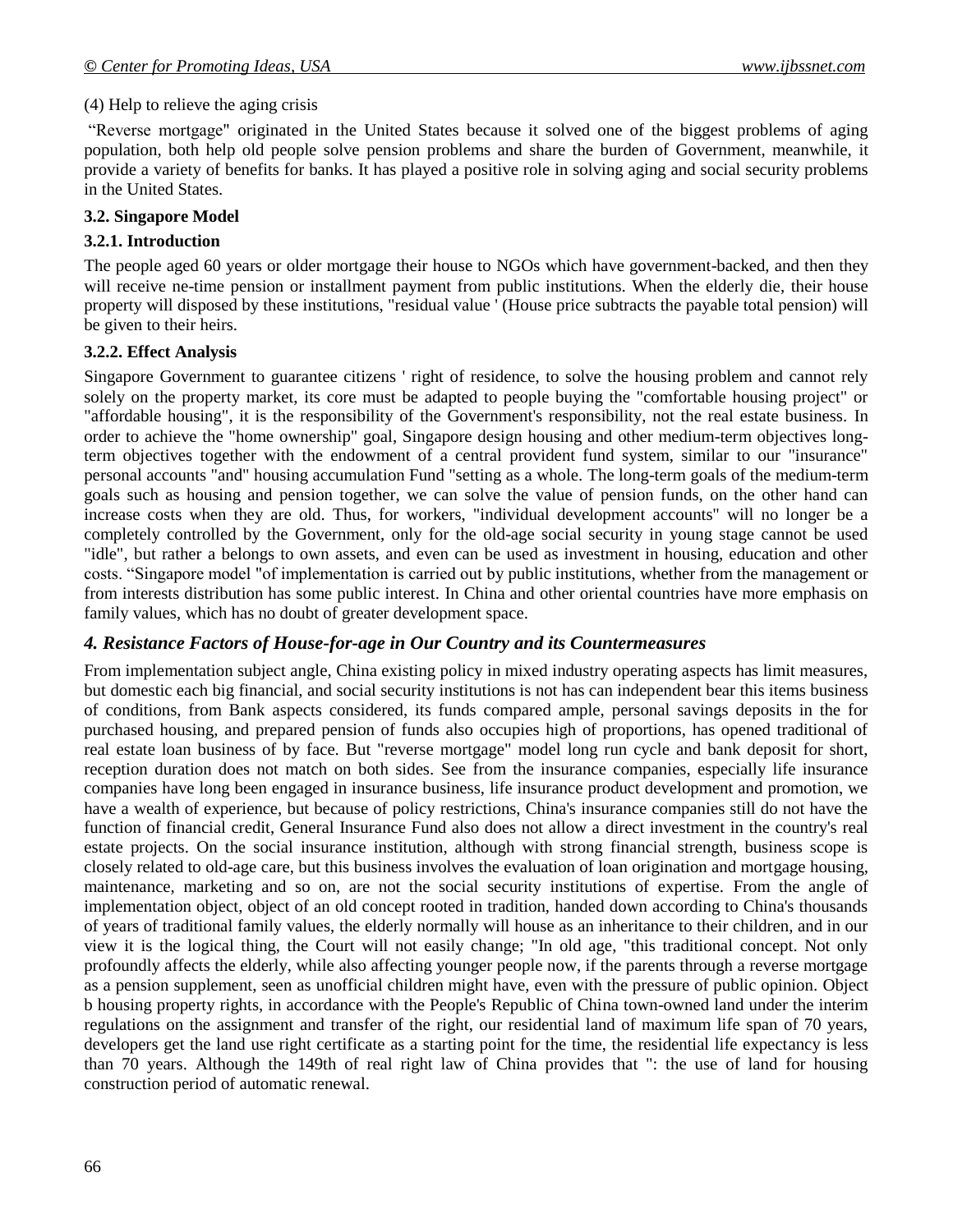"Financial institutions there is a problem in handling the reverse mortgage business: If a mortgage term of remaining years of land-use reverse mortgage cannot be overwritten, land for renewal of mortgage do you need to change is not, it will increase the operating costs of financial institution reverse mortgage. Meanwhile, housing quality, are aged with housing in our country faces urgent problems

### *5. In View of the Above Difficulties, China's "Reverse Mortgage" Mode Should Fully Take into Account the Following Recommendations*

(1) The Government into full play in the development of "mortgage" the regulation in the supporting model. General principle is that the Government macro-control, but not taking up the reins. "Reverse mortgage "pattern is the pattern that will combine housing and pension, social benefits, promoted on social development and social stability, and is a greater risk of financial products. Foreign experience shows that the Government "reverse mortgage" model plays a very important role in the development process. In order to promote the healthy development of the business in China, the Government should refer people from the very beginning, in terms of policies, regulations, information, advocacy, and support.

#### (2) Change the traditional concept of

In the Chinese tradition, property may not be sold, be sure to leave to future generations, but it's not, let your children really should be inherited is not a property, but work hard for self-reliance, and that is the real wealth. For the unemployed, landless farmers and other low-income groups, the left property to his children, his pension became the issue, section Clothing food with low living standards, this is not the right choice for a harmonious family, only old people live well, children can focus on their work, and hard struggle. This is no property as an inheritance, but will also stimulate young people's drive

#### (3) Innovation in financial and insurance system

Rapid development of China's financial and insurance, provide the institutional framework for the aged with housing, to encourage pension based on our country's financial product innovation, the insurance company can try a new endowment insurance, better have blessedness senectitude and services for the elderly. Reverse mortgage loans in view of its complexity, During the operation, you should adopt a joint approach. But in China, the current policies with regard to mixed operation has restrictions. However, institutions such as banks, insurance, trust, social security alone has its weaknesses and shortcomings in the line. Our country should establish the commercial banks as the mainstay, complement insurance companies and social security institutions, and real estate agents involved in one of the "reverse mortgage" mode the operating organizations and, in addition, real estate companies and accounting firms, law firms, real estate appraisal firms and other intermediary bodies, in the reverse mortgage business process is indispensable, but they will not be the protagonist. Therefore, the "reverse mortgage" mode to move these departments together, complement one another and risk sharing.

### (4) Perfect legal system

Any operation of a new system, law is needed, the aged with housing relies on real estate reverse mortgages, this requires the legislatures for related financial and insurance regulations as a protection, which relates to banking, insurance, asset valuation, social security and other areas, is far more complex than traditional mortgages. In asset evaluation, housing insurance part, land links, "reverse mortgage" aspects of payment and recovery, to work out the relevant legal norms to regulate the market order. Compared with Western countries, the reverse mortgage is not related to the real estate, finance, insurance and endowment insurance legal system, reverse mortgages difficult to run. We need to formulate new regulations after research according to the actual situation. The aged with housing in the United States run mature, too hard for the mainstream in China is an important cause of United States legacy imposed a hefty inheritance tax, there is no inheritance tax in China. Aged with housing in China is not up to the purpose of tax avoidance, so can by way of levying inheritance tax to mobilize the enthusiasm of the aged with housing of older persons.

### (5) Introduction of preferential taxation policies

I think the rich without the necessity of the aged with housing, their cash or assets sufficient to ensure a high quality of pension, you should use the aged with housing patterns are actually some low-income people, as laid off workers and peasants, for this segment of the population more preferential fiscal and tax policies should be developed.